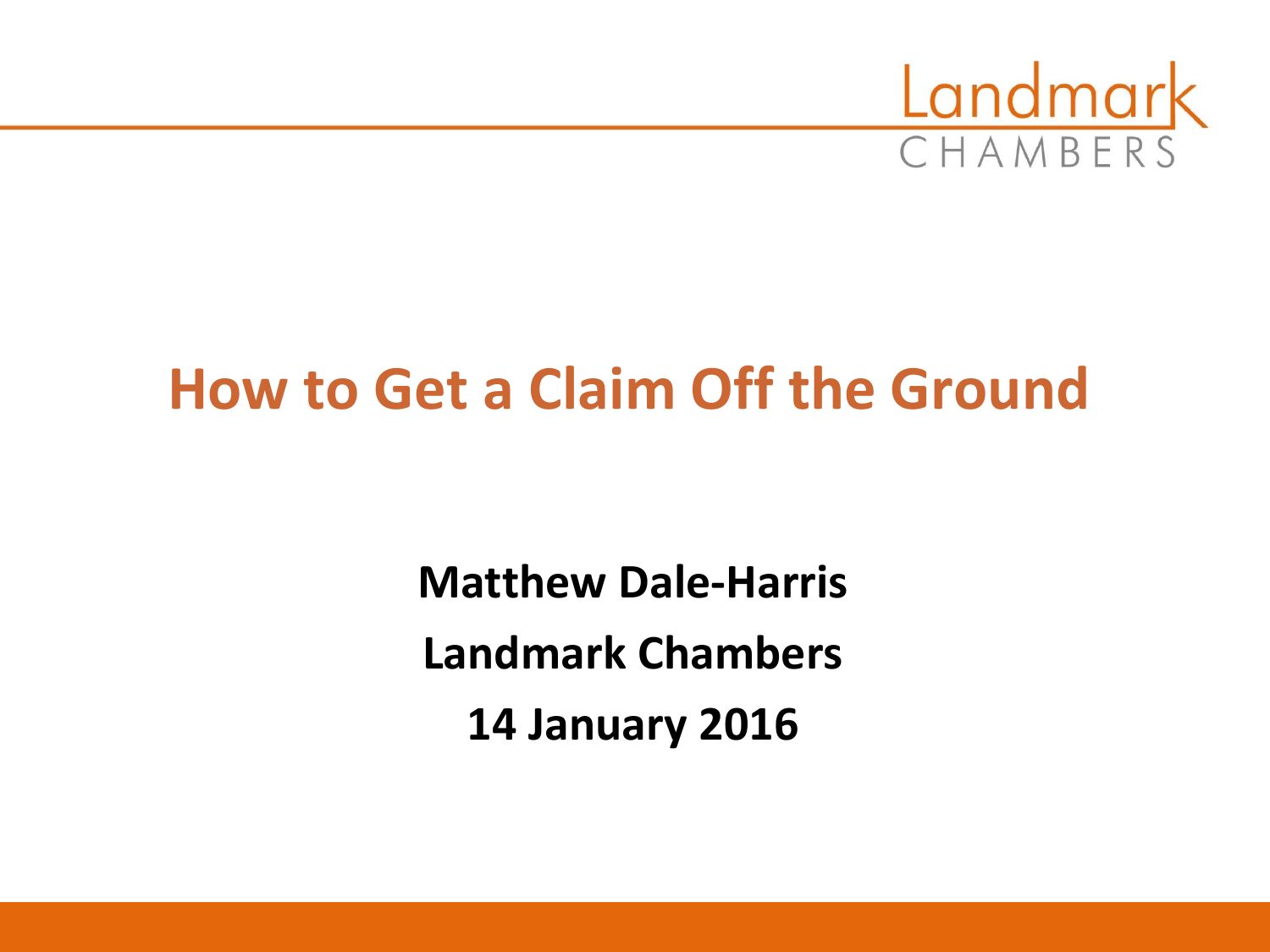

A.What do I need to issue the claim?

## B. Where do I issue the claim?

C. What is the procedure at the permission stage?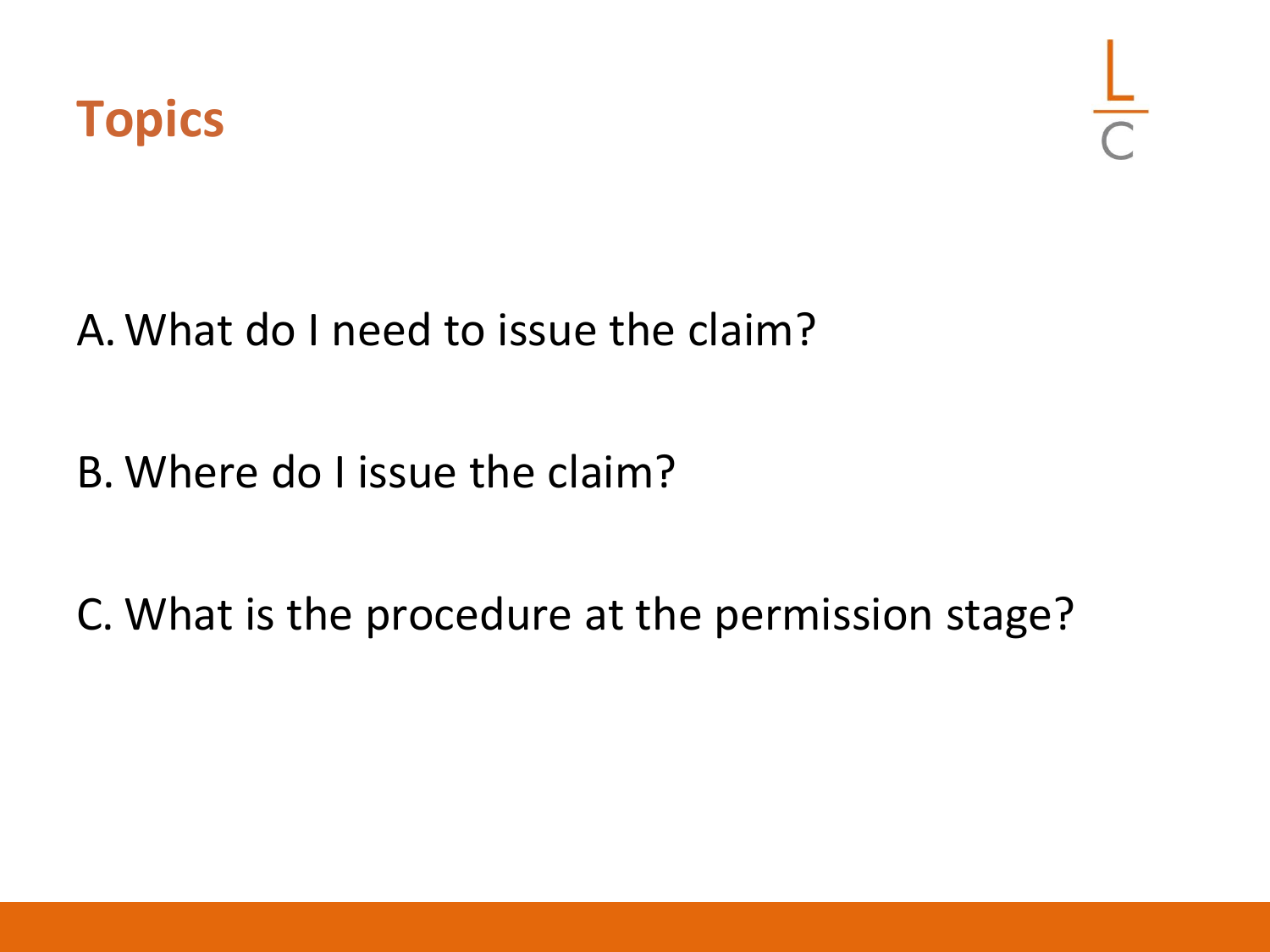#### **A. What do I need?**

- (i) Claim form (N461: x2 for court  $+$  1 per D/IP  $+$  at least 1 for you)
- (ii) Statement of Facts and Grounds
- (iii) Claim bundle (can enclose SoFG) (x2 for court + 1 per D/IP)
	- (iv) Fee (£140 to issue JR in Admin Court)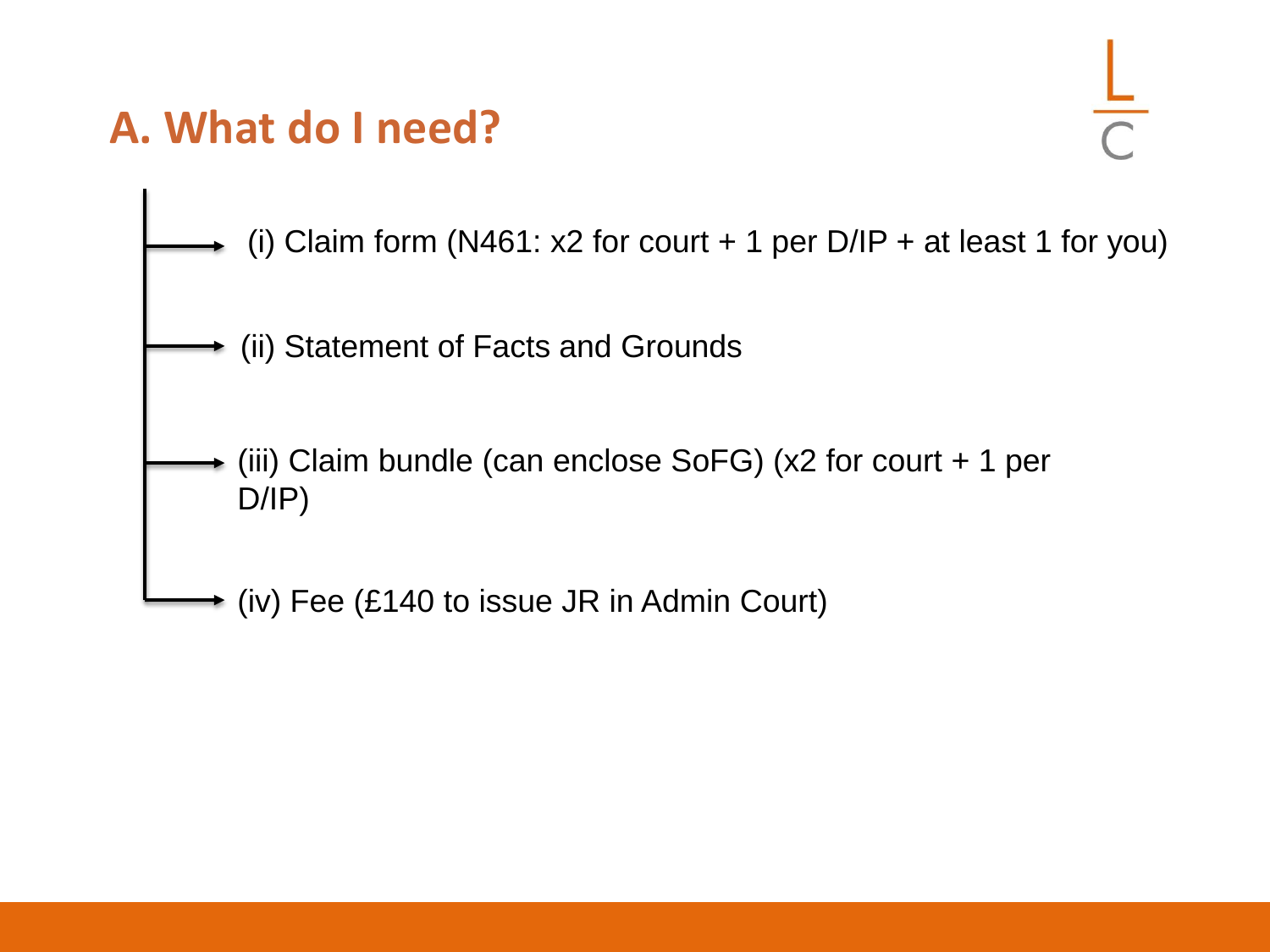#### **Key point to bear in mind**

- JR is "a front-loaded process" for the Claimant
- In order to get permission you will need to present a wellargued claim supported by a well-organised bundle: remember the first time it will be considered is on the papers.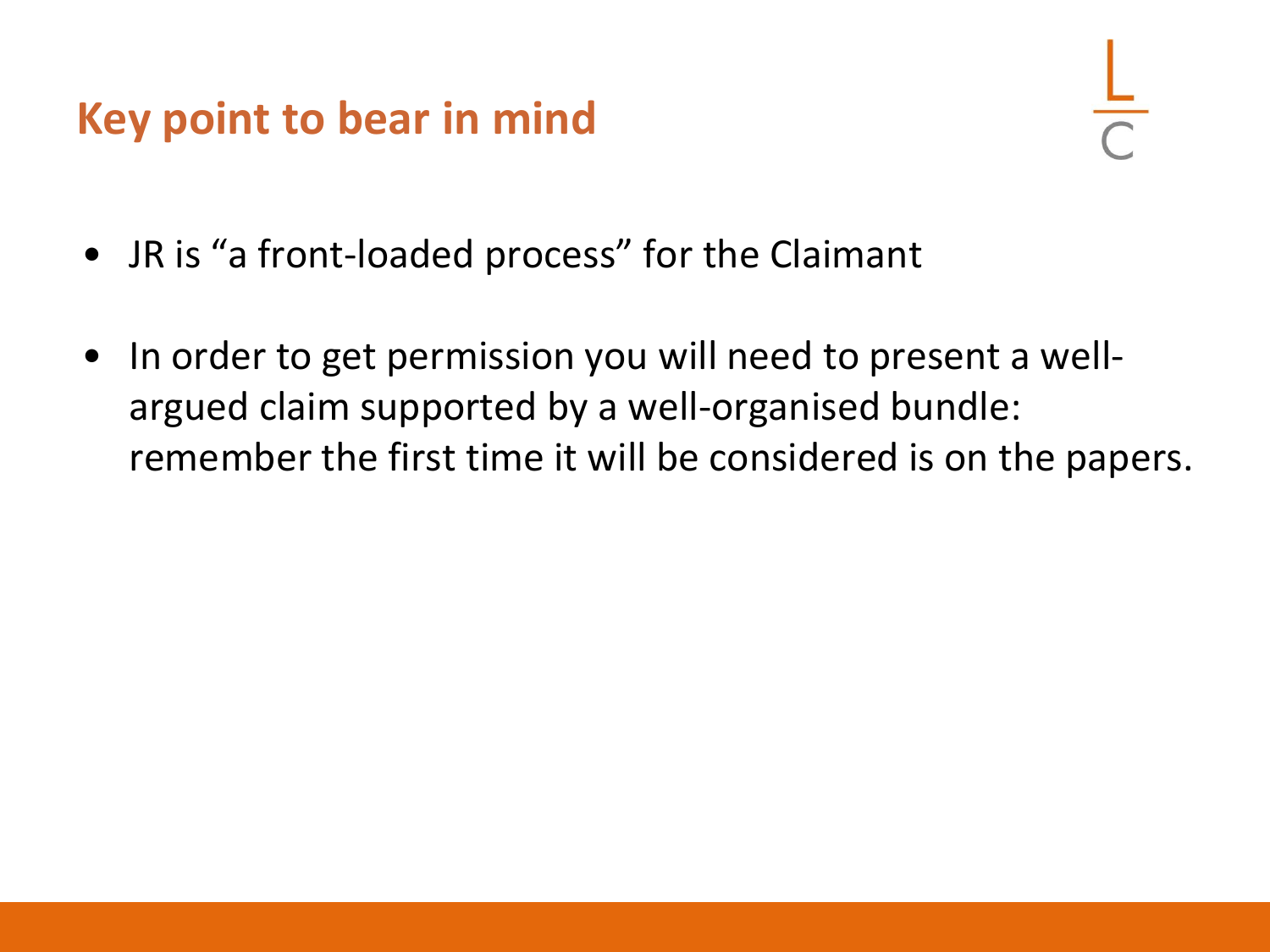## (i) Claim Form

|                                                                                                                                                                  |                                                       | Click here to reset form   Click here to print form                                                        |
|------------------------------------------------------------------------------------------------------------------------------------------------------------------|-------------------------------------------------------|------------------------------------------------------------------------------------------------------------|
| <b>Judicial Review</b><br><b>Claim Form</b>                                                                                                                      |                                                       | In the High Court of Justice<br>Administrative Court                                                       |
| Notes for guidance are available which explain<br>how to complete the judicial review claim<br>form. Please read them carefully before you<br>complete the form. |                                                       |                                                                                                            |
| Administrative Court<br>Reference No.                                                                                                                            | For Court use only                                    | Seal                                                                                                       |
| Date filed                                                                                                                                                       | SECTION 1 Details of the claimant(s) and defendant(s) |                                                                                                            |
| Claimant(s) name and address(es)<br>name-                                                                                                                        |                                                       | 1st Defendant<br>name                                                                                      |
| address-                                                                                                                                                         |                                                       | Defendant's or (where known) Defendant's solicitors'<br>address to which documents should be sent.         |
| Telephone no.<br><b>E-mail address</b>                                                                                                                           | Fax no.                                               | address                                                                                                    |
| Claimant's or claimant's solicitors' address to which<br>documents should be sent.<br>name<br>address                                                            |                                                       | Telephone no.<br>Fax no.<br><b>E-mail address</b>                                                          |
|                                                                                                                                                                  |                                                       | 2nd Defendant<br>name                                                                                      |
| Telephone no.<br>E-mail address                                                                                                                                  | Fax no.                                               | Defendant's or (where known) Defendant's solicitors'<br>address to which documents should be sent.<br>name |
| Claimant's Counsel's details<br>name                                                                                                                             |                                                       | address-                                                                                                   |
| address                                                                                                                                                          |                                                       | Telephone no.<br>Fax no.                                                                                   |
| Telephone no.                                                                                                                                                    | Fax no.                                               | E-mail address-                                                                                            |
| E-mail address-                                                                                                                                                  |                                                       |                                                                                                            |
| N461 Judicial review claim form (04.13)                                                                                                                          |                                                       | $1$ of $6$<br>C Crown copyright 2013                                                                       |

## $\frac{L}{C}$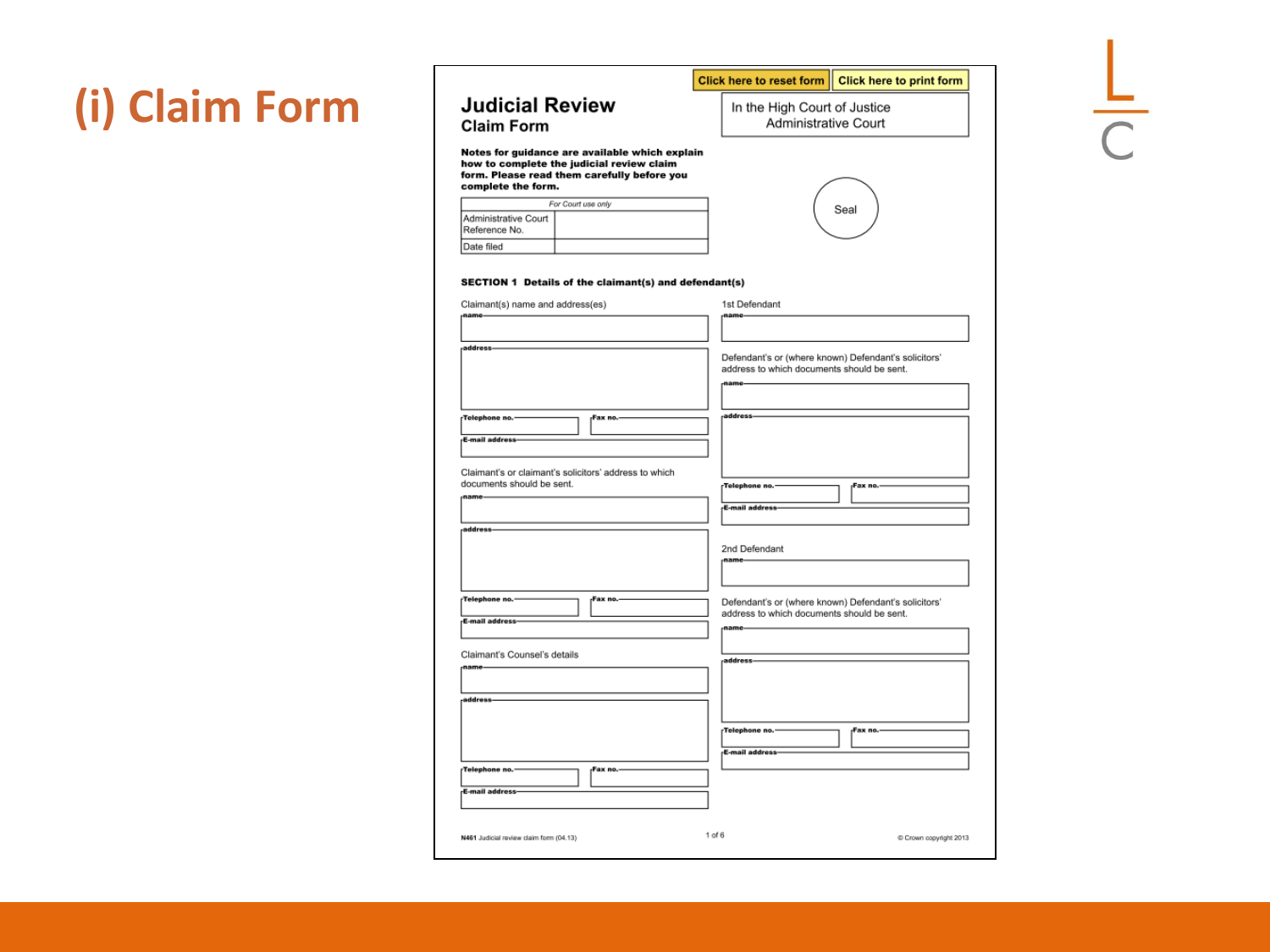## **Contents of claim form**

- Addresses for correspondence (C, D, IP)
- Explain any lack of compliance with the PAP
- Explain the region in which the claim is issued
- Exceptional Urgency? (N463 needed)
- If HRA 1998, list articles alleged to be breached
- Deal briefly with Aarhus Convention issues
- Set out the remedy sought, and any other applications
- The lengthiest section is the statement of facts and the statement of grounds. This is usually in a separate document, often drafted by counsel: the Statement of Facts and Grounds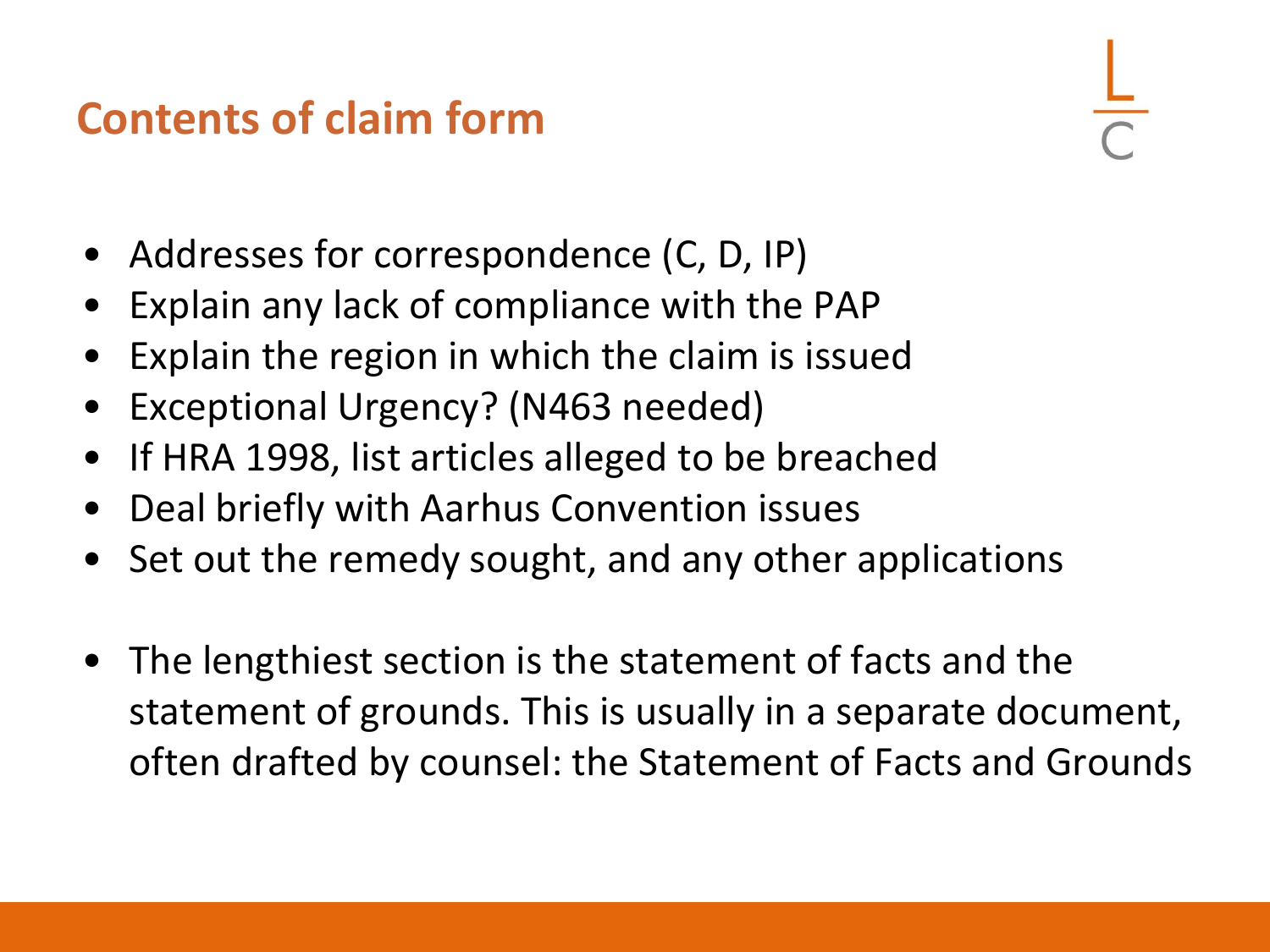## **(ii) Statement of Facts and Grounds**

- This is the 'pleading' for the JR claim
- It is the main document on which the Judge will consider permission on the papers - very important to get it right
- Also important to make an impact as soon as possible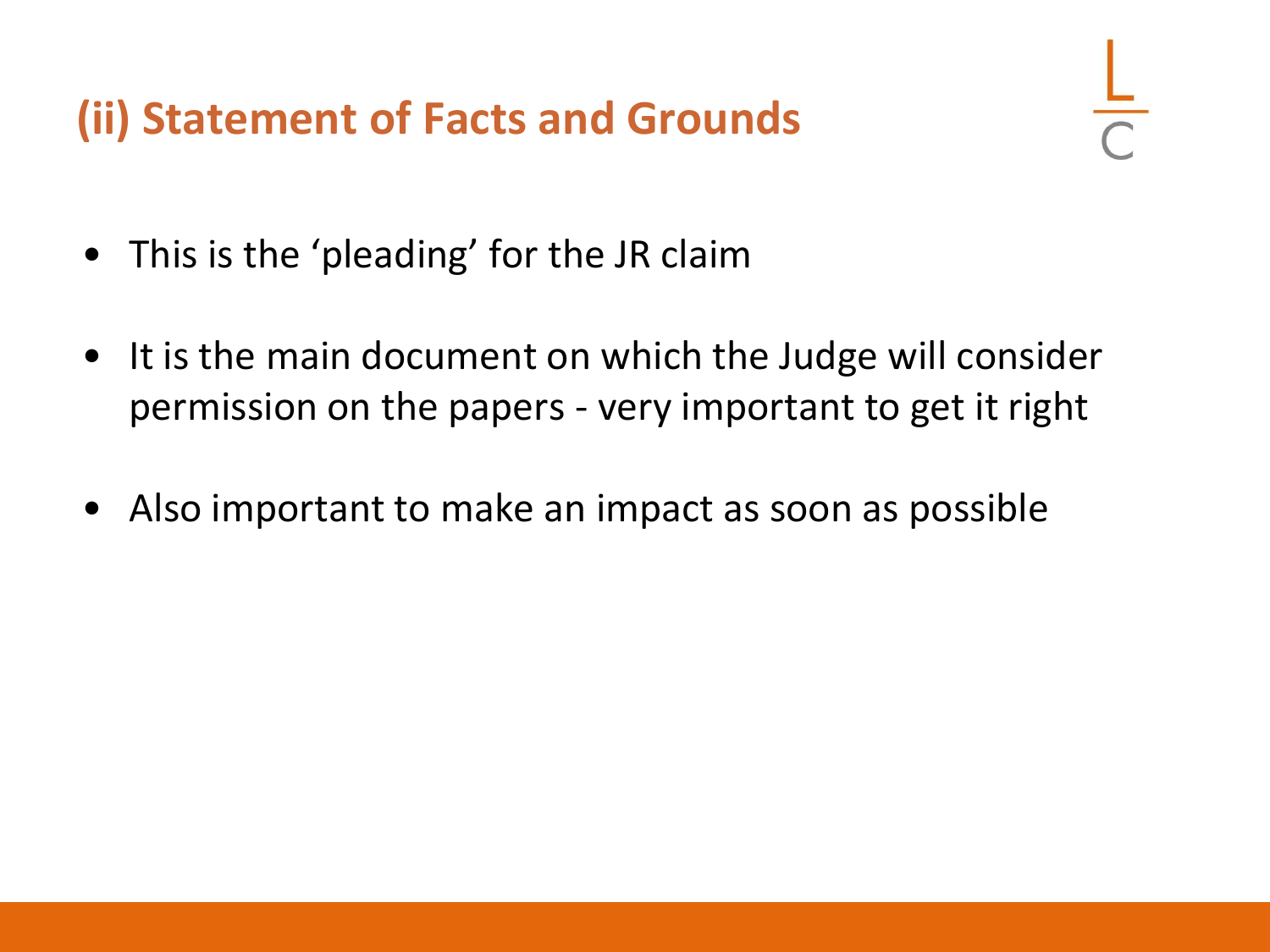## **Statement of F&G - Some suggestions**

- Keep facts as short as possible
- Set out key quotations (so that Judge doesn't need to flick to the bundle too much)
- Have references to the bundle of documents
- Chronology can be helpful
- Clearly express the legal merits of the case
- Set out the relief sought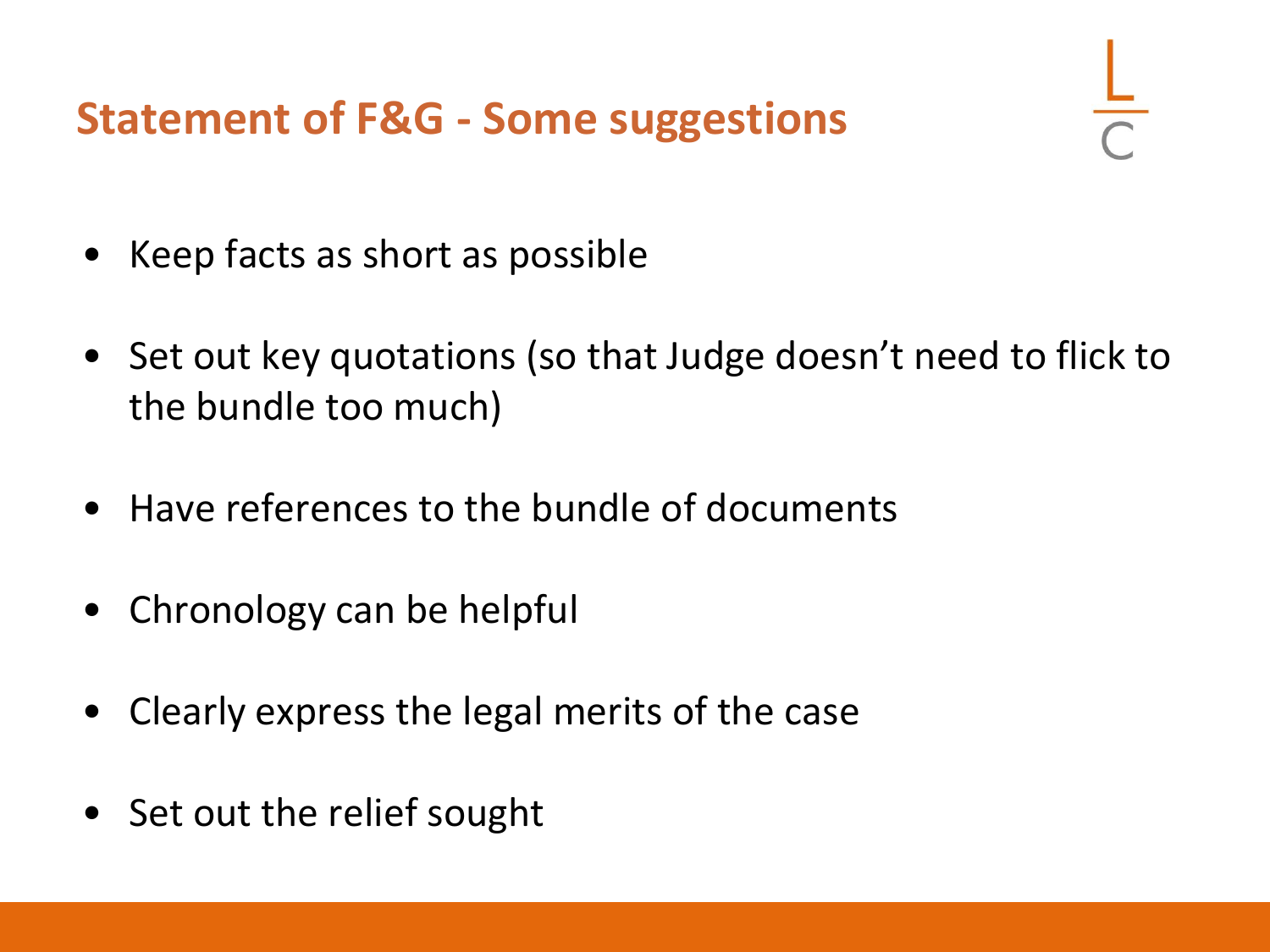## **(iii) Claim Bundle**

CPR PD 54A 5.7:

*(1) any written evidence in support of the claim or application to extend time;*

*(2) a copy of any order that the claimant seeks to have quashed;*

*(3) where the claim for judicial review relates to a decision of a court or tribunal, an approved copy of the reasons for reaching that decision;*

*(4) copies of any documents on which the claimant proposes to rely;*

*(5) copies of any relevant statutory material; and*

*(6) a list of essential documents for advance reading by the court (with page references to the passages relied on).*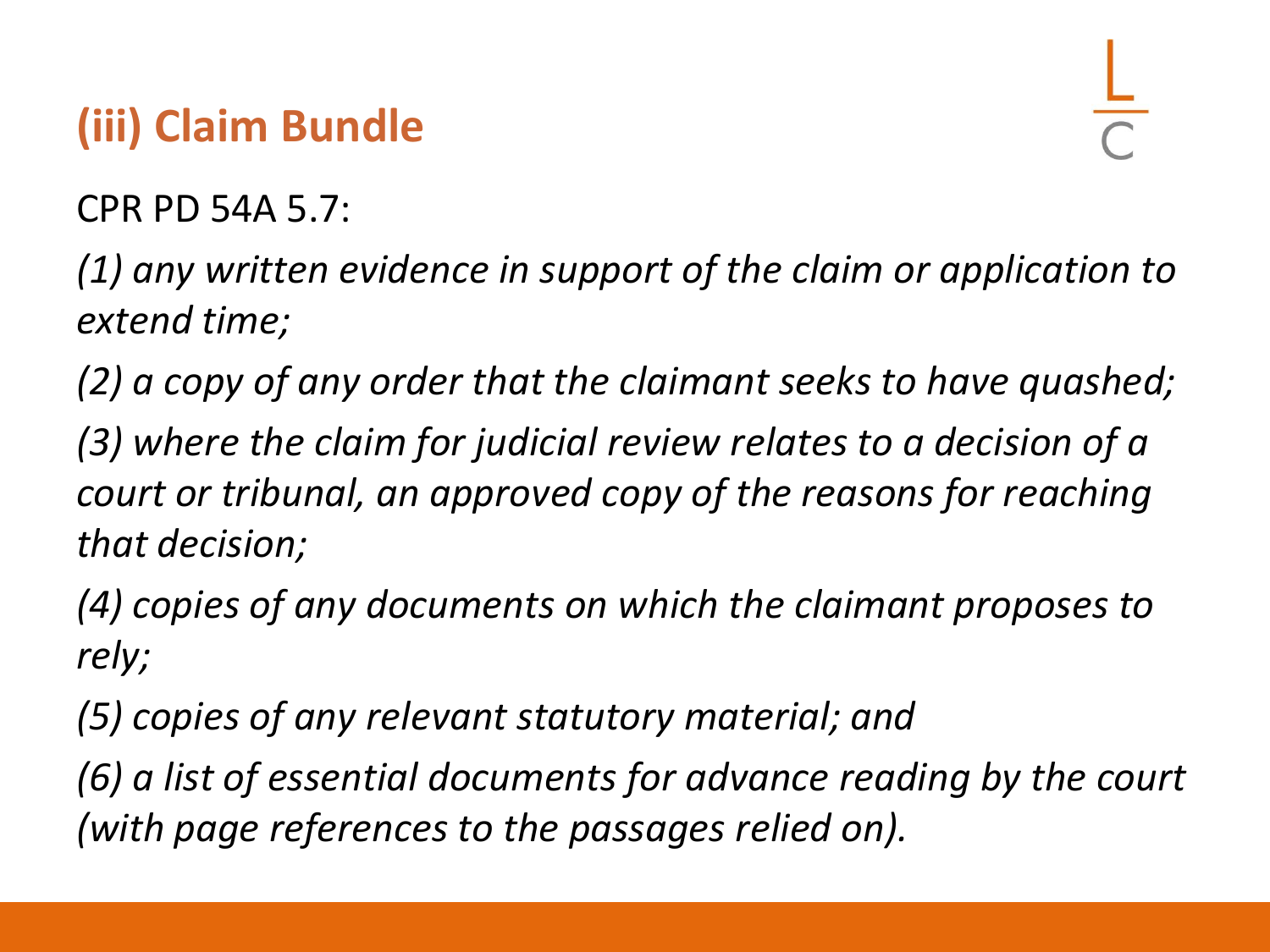## **So, bearing in mind the "front-loaded process"**

- Most crucially, decision documents; other witness statements and documents to be relied upon; include pre-action correspondence.
- Documents must support the Statement of Facts and Grounds
- Close liaison with Counsel helpful to keep bundle to a minimum, without missing out key documents
- NB:
	- Duty of candour v. need for proportionality;
	- Evidence in judicial review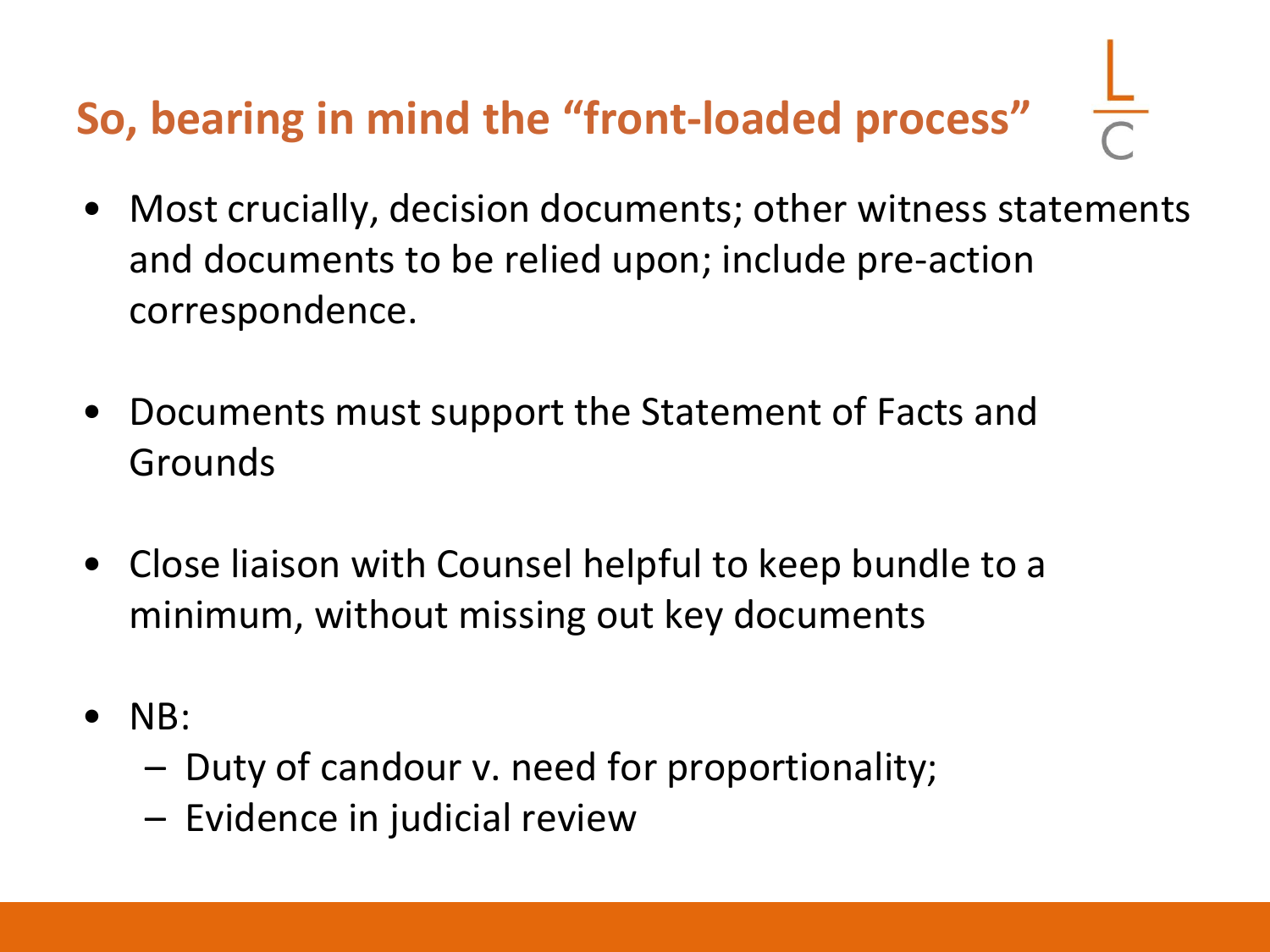## **B. Where do I issue the claim? (location)**

- Claim can be issued in London, Birmingham, Cardiff, Leeds or Manchester
- Proceedings generally expected to be dealt with at the location with which the Claimant has the strongest connection
- Certain claims have to be dealt with in London
- Claims may proceed more quickly in non-London courts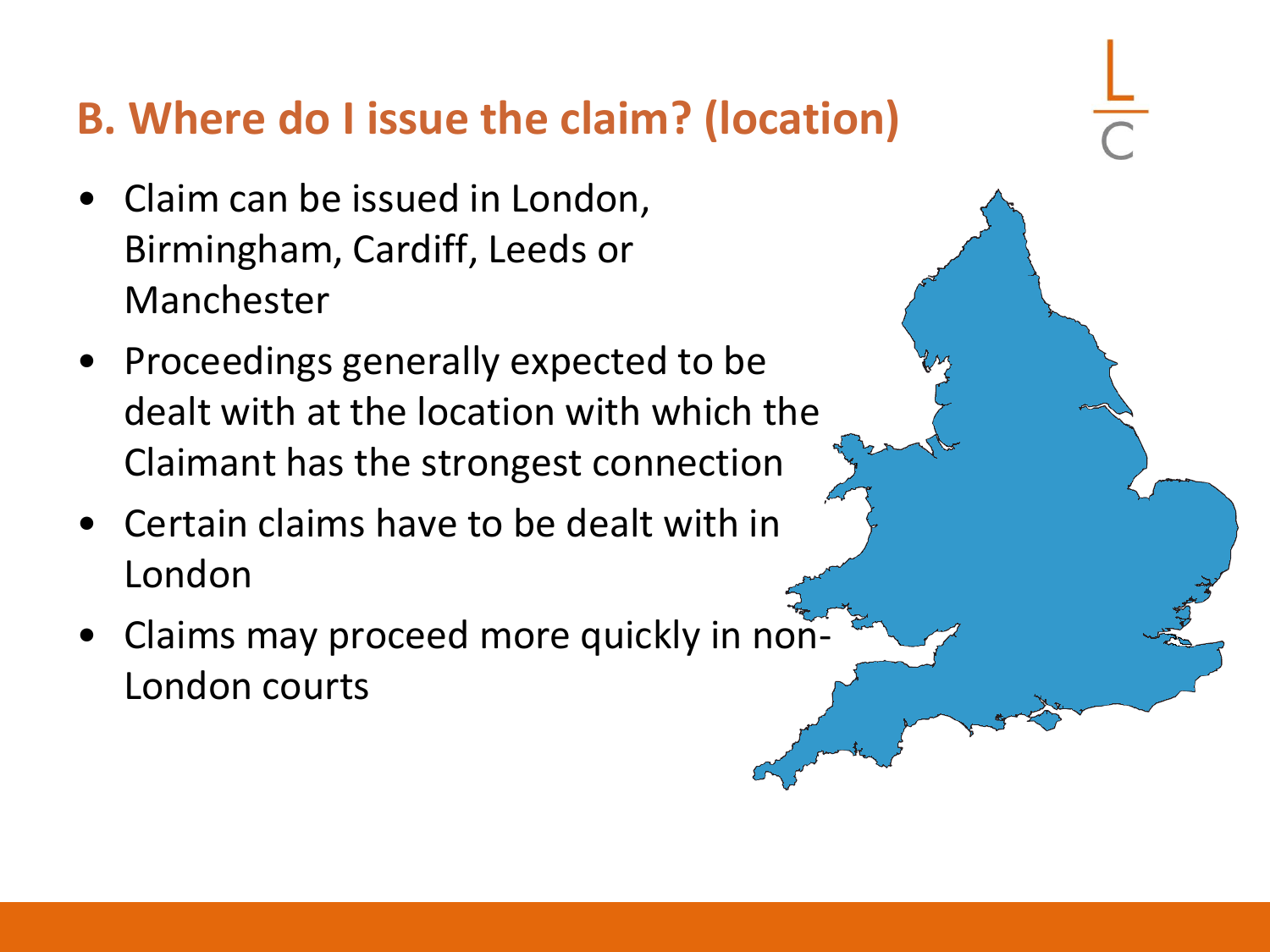## **In which court do I issue? (jurisdiction)**

- Planning JRs now take place in the Planning Court, a Court within the Administrative Court
- Different claim form: N461PC
- Most immigration JRs now start in the Upper Tribunal
- Different claim form: T480
- NB different terminology!
- Some immigration cases still in High Court (including citizenship and unlawful detention)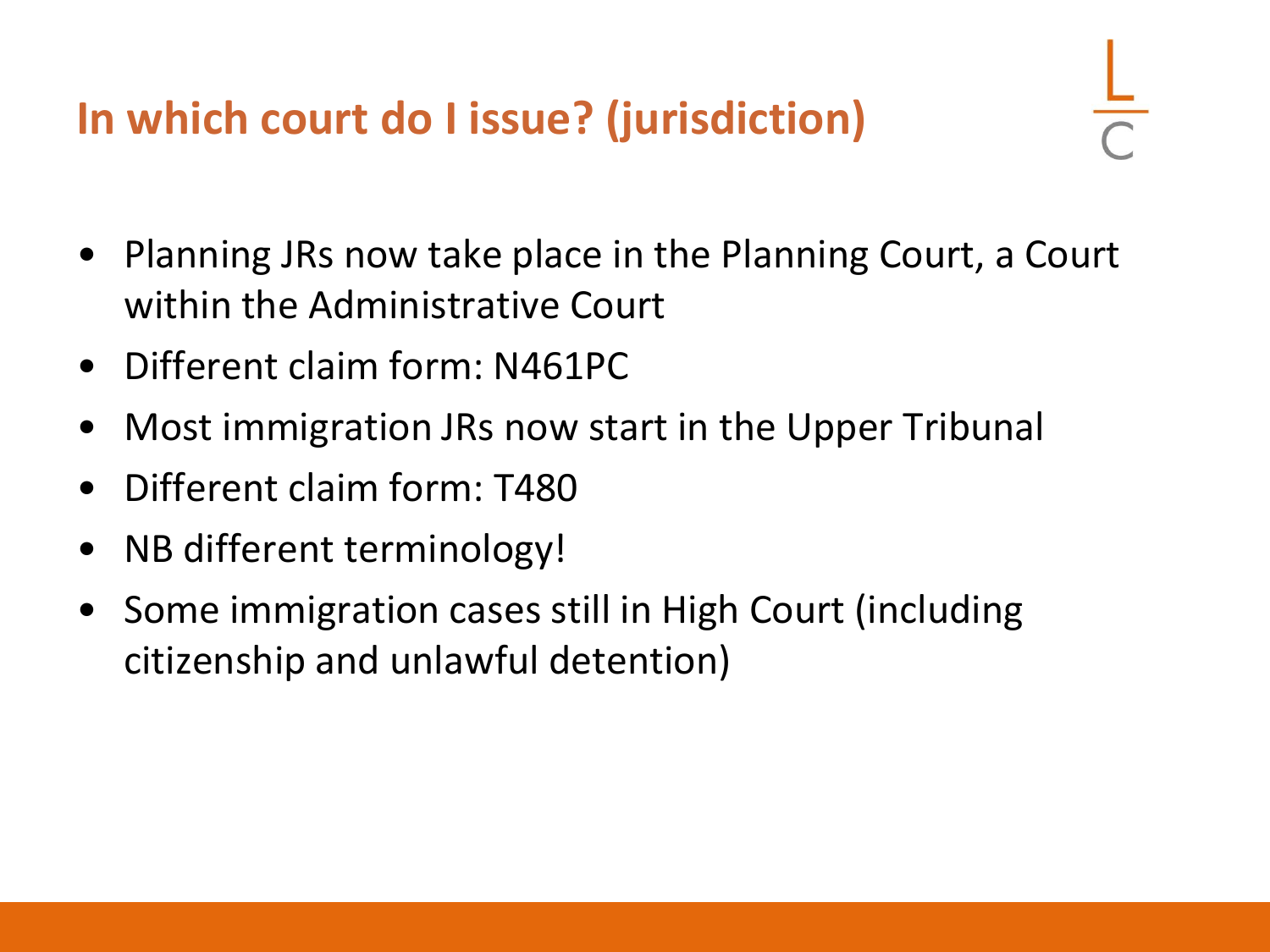#### NB. Needs to get to court counter...



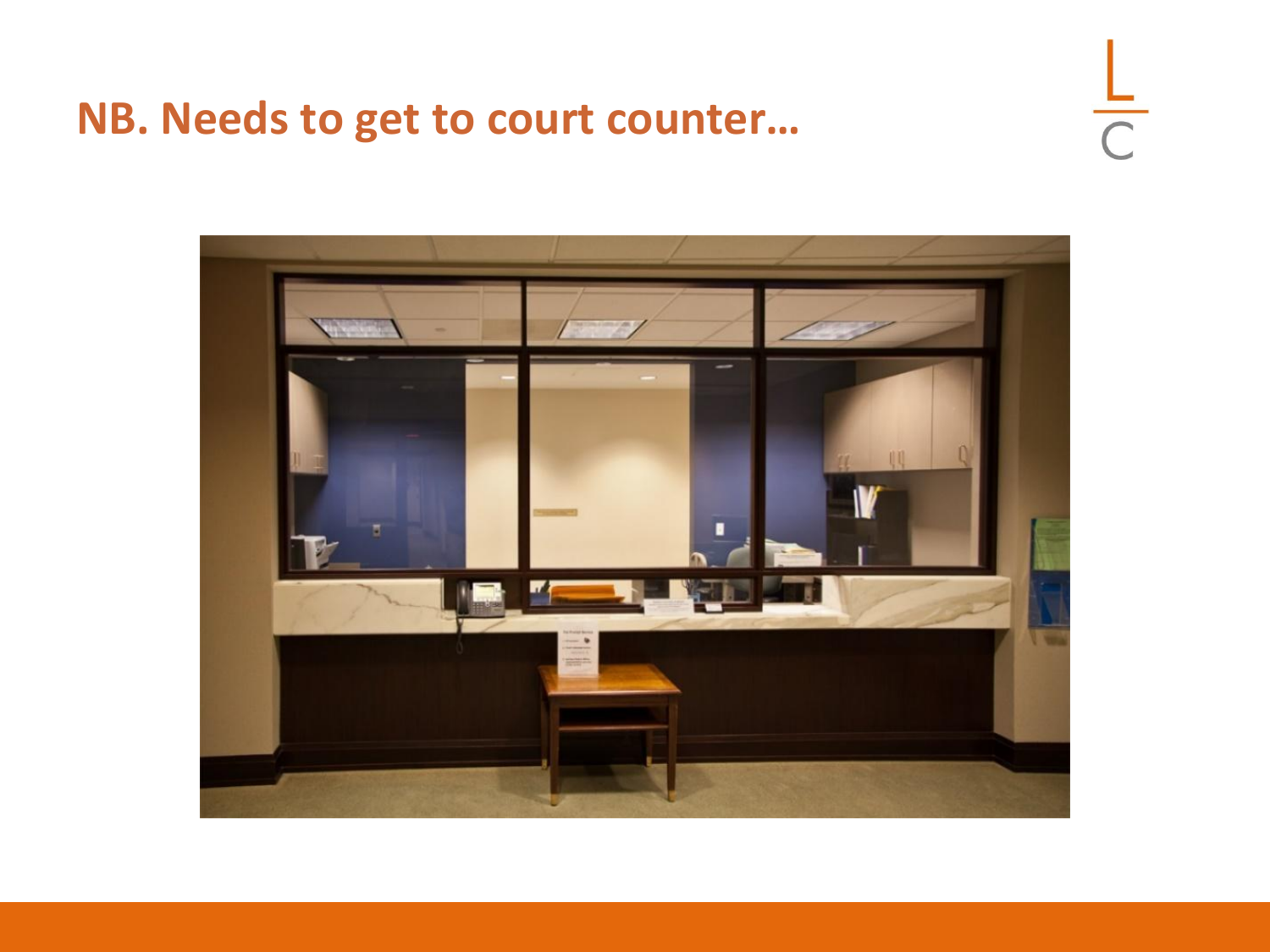#### **Not the front door!**

 $\frac{1}{C}$ 

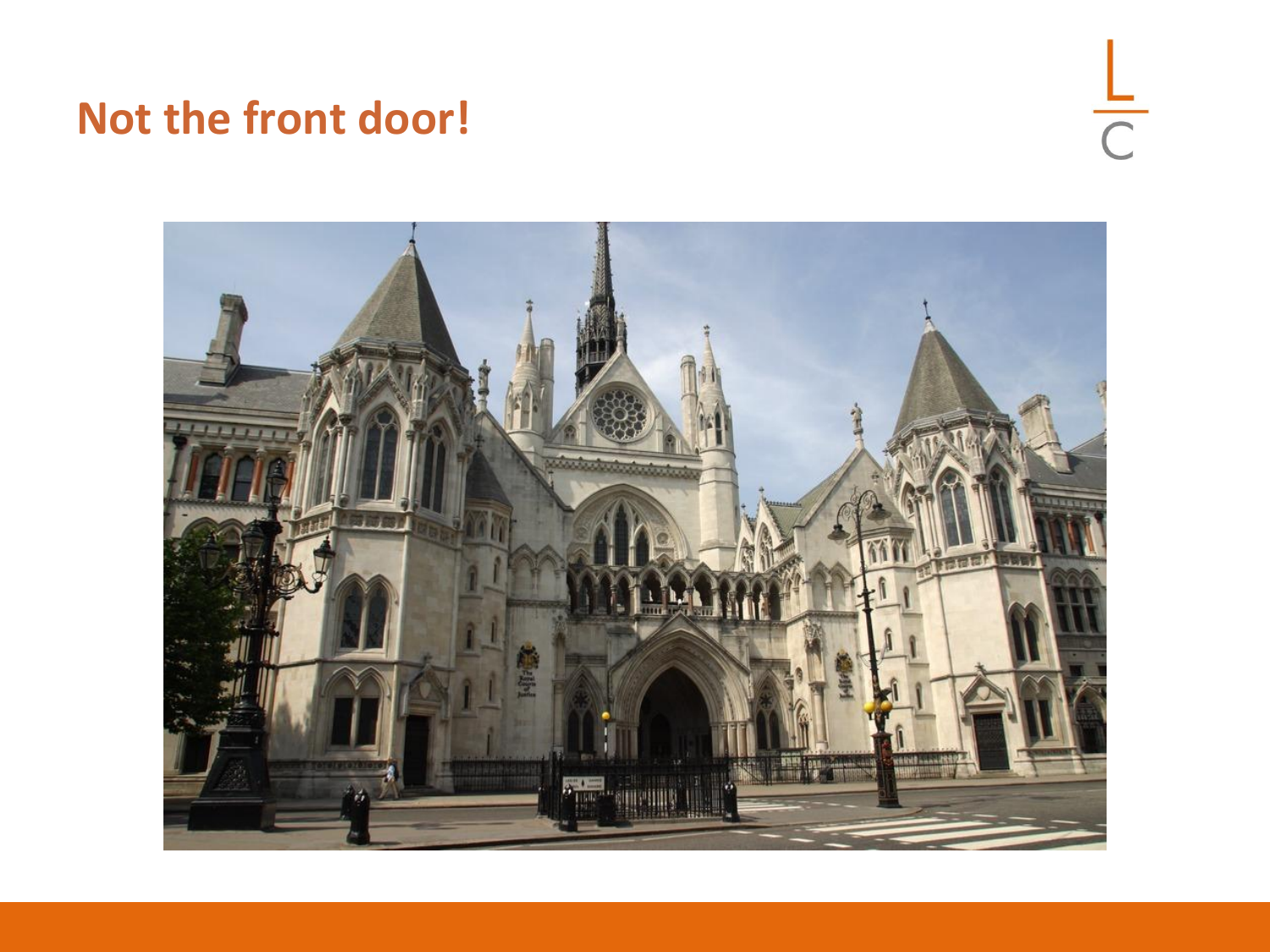## **C. Procedure at Permission stage**

- Permission is considered first on papers
- Judge should have
	- the Claim Bundle (incl. Statement of Facts and Grounds + Claim form)
	- Acknowledgment of Service (including Summary Grounds of Resistance)
- If the Judge grants permission on the papers, then proceeds
- Test = "arguable"; in practice threshold may be rather higher? N.B. s.31(2A) of Senior Courts Act 1981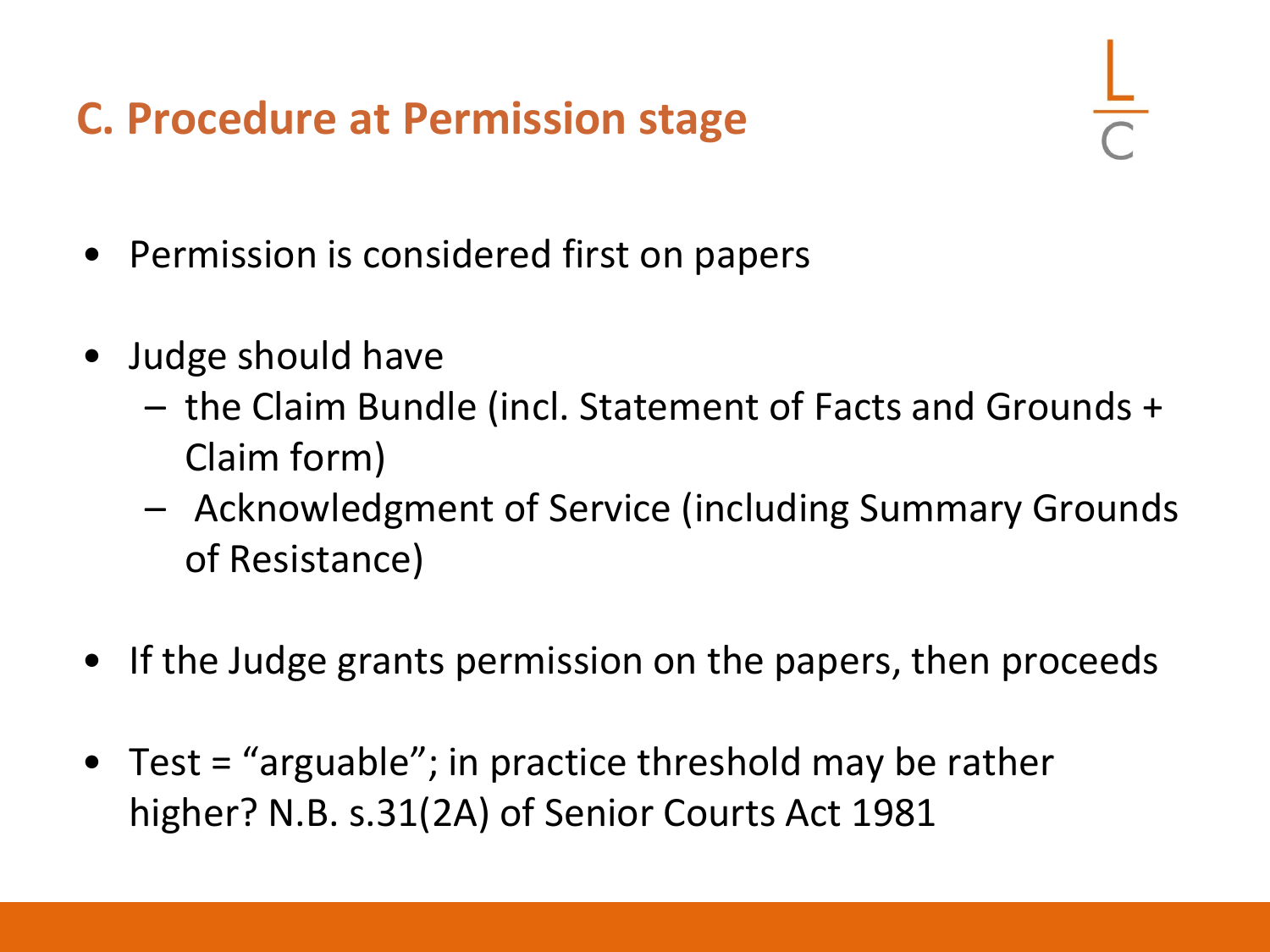## **Renewal to an oral hearing**

- If permission refused, then (unless marked Totally Without Merit), Claimant can apply for an oral renewal hearing
	- Form 86B; within 7 days of service of order; fresh fee (£350).
- This is 30-minute hearing before Judge, seeking to persuade that arguable
- Should be supported by skeleton argument, filed 7 days in advance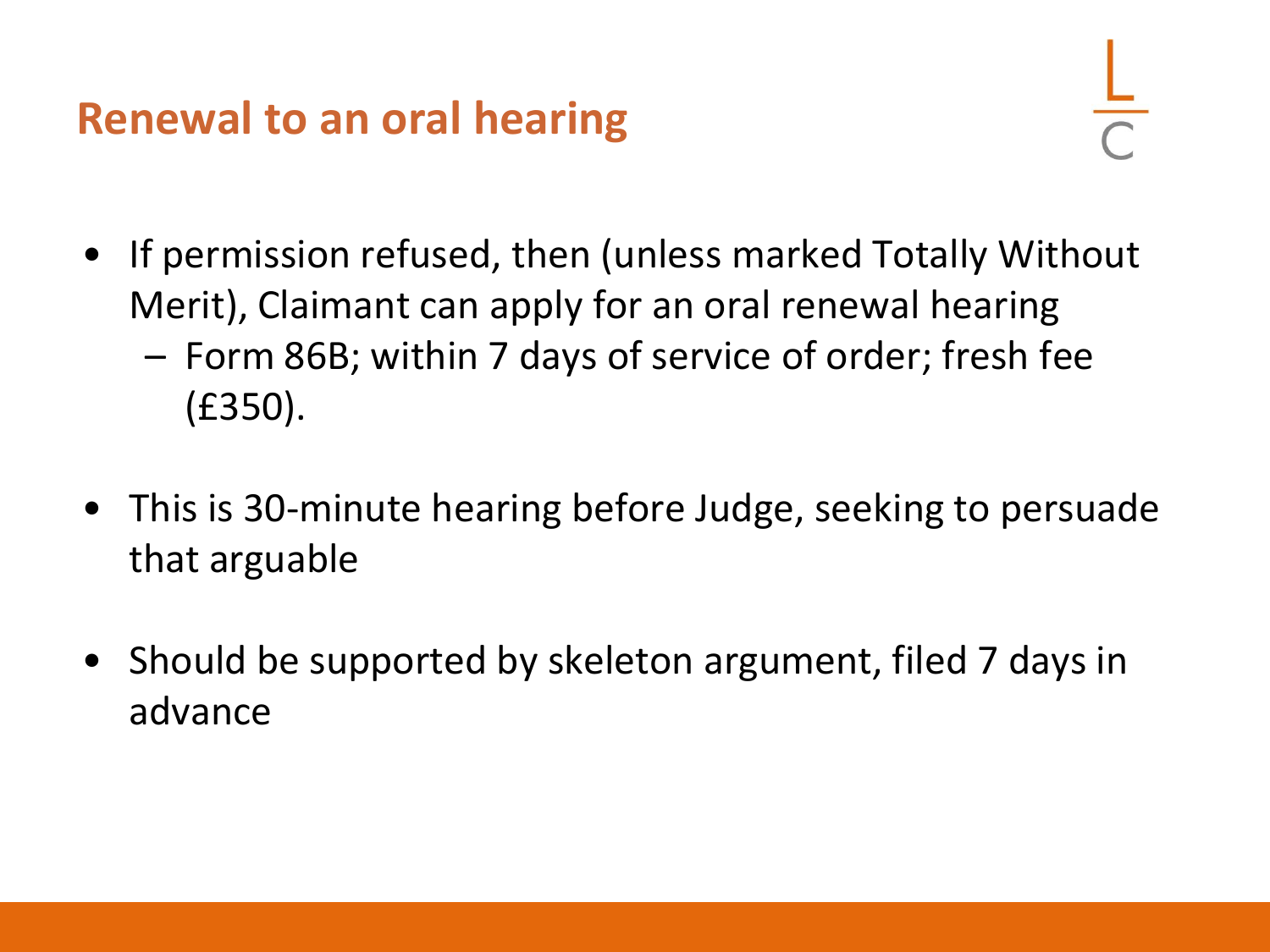# $\overline{C}$